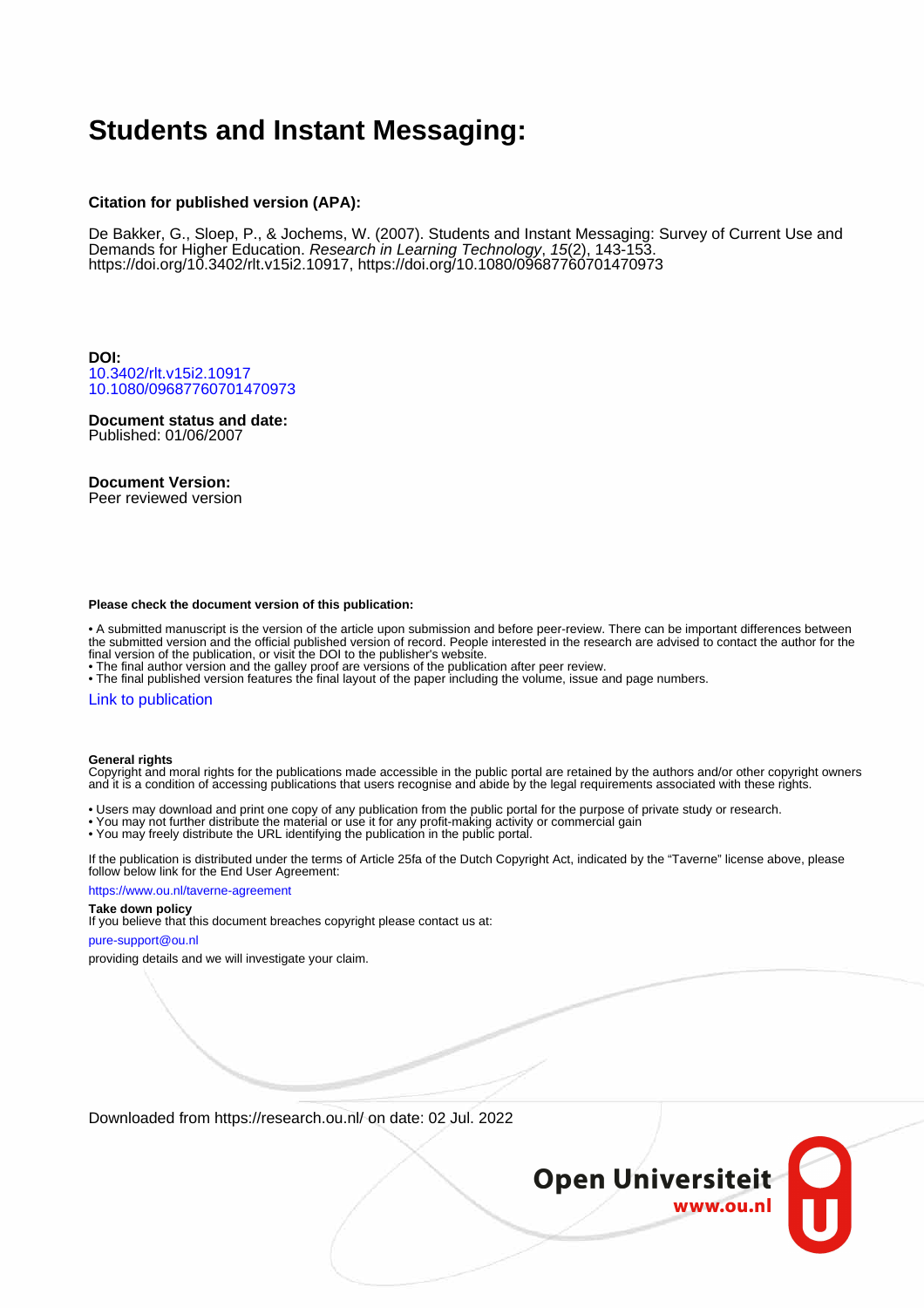Preprint, final version published as: De Bakker, G., Sloep, P. B., & Jochems, W. M. G. (2007). Students and instant messaging: survey on current use and demans for higher education. *Research in Learning Technology (ALT-J), 15*(2), 143-153.

 $\mathcal{L}_\text{max}$ 

# **Students and Instant Messaging: survey on current use and demands for higher education**

# GIJS DE BAKKER $^{A_{\rm \ast}},$  PETER SLOEP $^{\rm B}$ , WIM JOCHEMS $^{\rm A}$

<sup>a</sup> Eindhoven School of Education: Fontys University of Applied Sciences & Technical University of Eindhoven, the Netherlands; <sup>b</sup> Fontys University of Applied Sciences

goed

Instant messaging (IM) is the term used to describe the technology through which "users can set up a list of partners who will be able to receive notes that pop up on their screens the moment one of them writes and hits the send button" (Castelluccio, 1999). While early use could be described as fun mainly, IM today is a serious communication medium. Remarkably, it seems that educational institutions have been doing very little with it, while several studies indicate that it could indeed be a valuable tool in education. As a first step towards a better understanding of the educational use of IM, we want to gain insights in how students currently use IM and what opportunities they themselves see for the medium. To that end we conducted a survey among students of the Fontys University of Applied Sciences in the Netherlands. A large majority of the participating students indicated using IM for their studies. Also, when asked about their demands for a possible educational implementation, the majority were positive.

*Keywords: collaborative learning; instant messaging; social software; synchronous communication*

## **Introduction**

 $\overline{\phantom{a}}$  , where  $\overline{\phantom{a}}$  , where  $\overline{\phantom{a}}$ 

Instant messaging (IM) is the term used to describe the technology through which "users can set up a list of partners who will be able to receive notes that pop up on their screens the moment one of them writes and hits the send button" (Castelluccio, 1999). IM contrasts with synchronous chat in this respect, since this is usually organised through publicly accessible chat rooms. Dating back to the moment the first computer networks were available in the 1970s, messaging experienced significant growth in the late 1990s via the rapid growth of AOL's Instant Messenger in the United States and the MSN Messenger system in Europe, both of which provided free consumer applications for instant messaging. While early use of the tool could be characterised as fun, IM today is more usually considered to be a serious communication medium. Especially among young people, it has become one of the primary communication means (PEW Internet, 2004; PEW Internet, 2005; Qrius, 2005), with its own culture and language.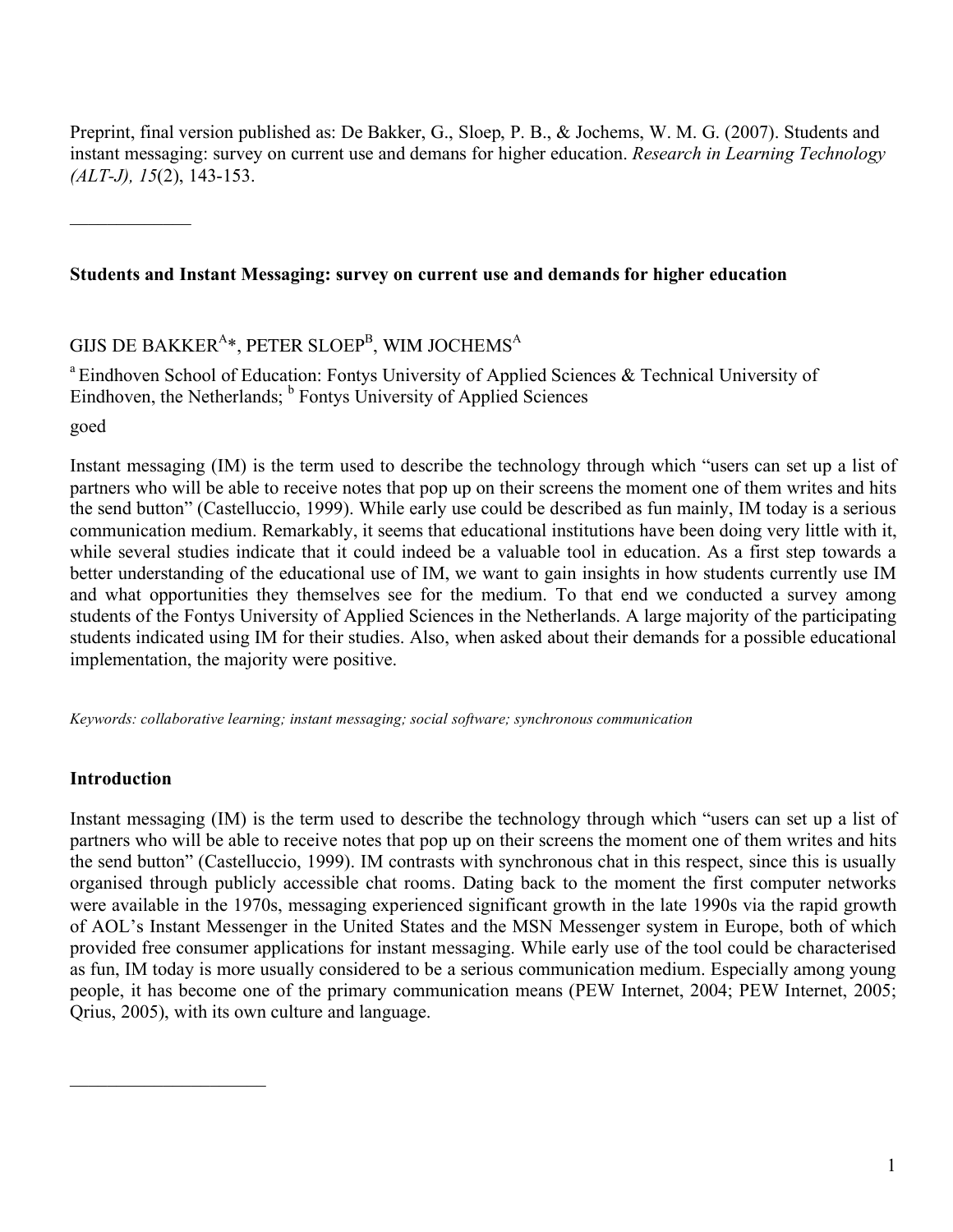#### *\*Corresponding author. Eindhoven School of Education: Fontys University of Applied Sciences, Technical University of Eindhoven, Traverse 3.42, Den Dolech 2, 5612 AZ Eindhoven, the Netherlands. Email: g.debakker@fontys.nl*

Commercial organisations are aware of this development as well, but in our experience educational institutions have been very reluctant towards this medium. For example, many schools consider instant messaging as a mere fun tool for kids in their spare time, and some even ban it from any school activity<sup>2</sup>. Also, the research field of educational technology shows only a small number of studies on IM, as compared to other tools such as weblogging and communities. Several studies indicate that IM can indeed be a valuable tool in current education, which has changed its approach from being top-down organised to a more bottomup approach based on social-constructivist theories and competence-based education. In this new educational model, instant messaging could for example be used by students to practice their language proficiency skills with distant fellow-students (Coniam & Wong, 2004). Other possible implementations are synchronous tutor guidance through IM or students using IM to reflect on fellow-students' work. Social developments, and especially the current ICT adoption wave among youth (Prensky, 2001), should influence the choices one makes regarding the implementation of the medium in or outside our class rooms.

The few studies conducted on IM up until today however, use relatively small sample sizes and have an explorative nature (e.g. Nicholson, 2002; Coniam & Wong, 2004). As a first step towards a better understanding of the possibilities for educational use of IM, we want to gain insights in how students currently use IM and what opportunities they see for the medium themselves. These insights are valuable, in order to be able to develop software which answers to user needs. To that end we conducted a survey among students of the Fontys University of Applied Sciences in the Netherlands. This article reports the results of this study.

### *Instant Messaging defined*

For those unfamiliar with instant messaging, Castellucio's definition mentioned in the introduction might not be sufficient. Grinter & Palen use the following, more elaborate description:

"IM systems support Internet-based synchronous text chat, with point-to-point communication between users on the same system. A window is dedicated to the conversation, with messages scrolling upward and eventually out of view as the conversation ensues. IM also supports group chat, with users inviting others to join them in a specified "room." Some systems, such as AIM and ICQ, make some chat rooms public. In some IM systems, pictures and URLs can be included in the messaging. Colors and fonts are personalizable. "Buddy" lists display information about IM cohorts. Buddies' on-line handles (usernames) are displayed, along with indicators of activity (usually as a function of input device use) and availability (as inferred by activity and as stated explicitly by user-specified settings). Buddies can be sorted into user-defined categories such as "friends," "family," "co-workers" and so forth." (Grinter & Palen, 2002, p.21)

In this description, IM is limited to text-based communication. However, most IM systems now offer audio and video chatting functionalities as well. Also, IM is not limited to one-to-one communication. Users can add additional users to create group conversations. In most cases, the IM communication is handled through a software application installed on a users' computer. The majority of this software is free. Popular messaging systems are MSN Messenger (which recently migrated to Windows Live Messenger), AOL Instant Messenger, Yahoo! Messenger, Skype, Google Talk and ICQ. This last one initiated a popularity boost among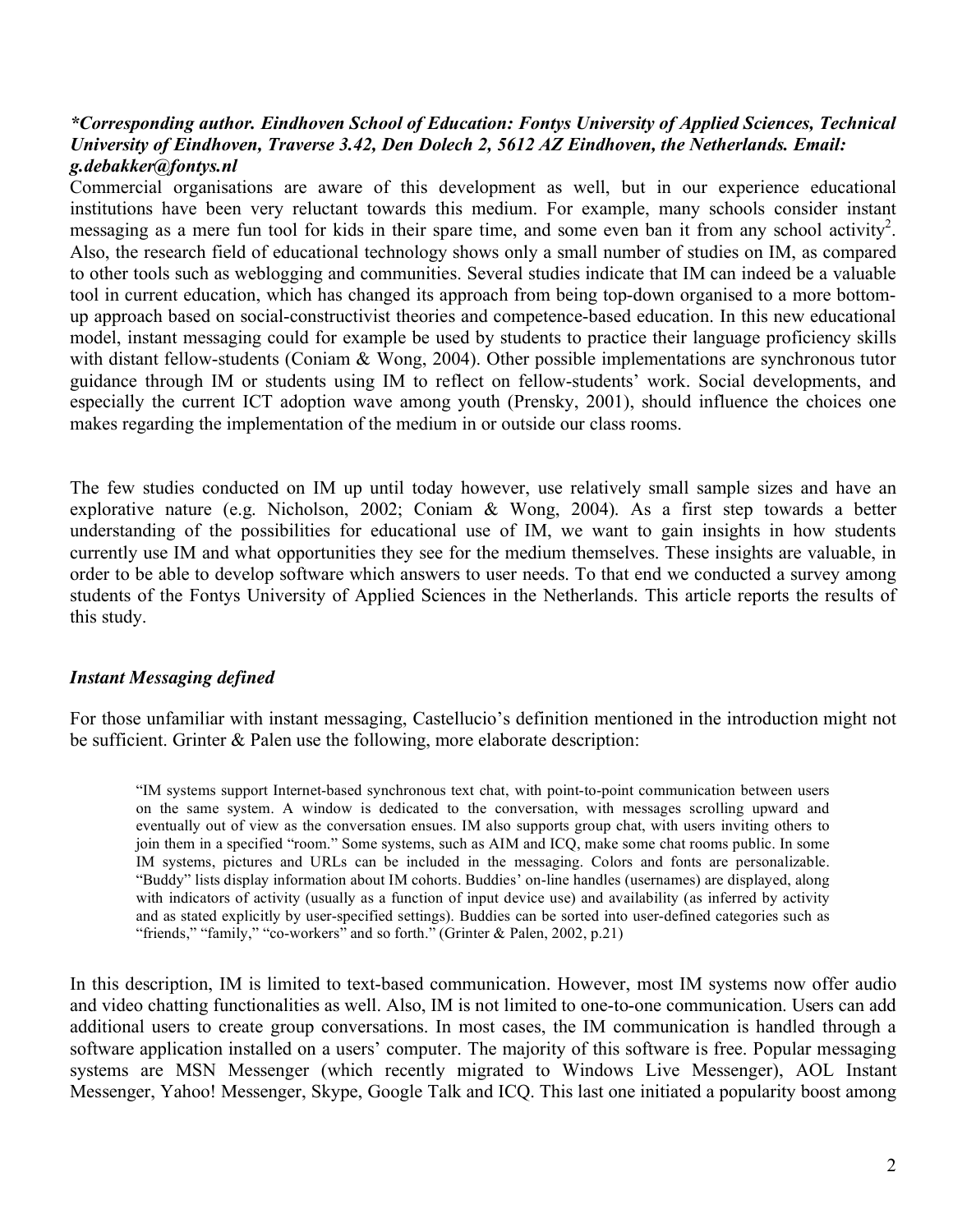internet users in the second half of the 1990s. However, most of the current IM systems are (partly) based on an older online chat medium: Internet Relay Chat (IRC).

Together, all IM systems have over 250 million active users<sup>1</sup>. Most systems use their own protocol, which prevents them from being interoperable. So users with an AOL account cannot communicate with MSN users. Several attempts, for example by The Internet Engineering Task Force (IETF), to adopt a single, open, newly developed standard protocol have failed; it is only recently that Yahoo and Windows Live have opened up their protocols for each other. Interoperability will probably be one of the main challenges for IM's lasting success.

#### *Social developments: youth and IM*

The number of active IM users (approximately 250 million world-wide) shows the success of the medium in the short period (since the late 1990s) it has been available to the public. Especially among teenagers, IM has become one of the most important communication means. More than 70% of today's youth uses IM, as surveys in the United States (12-17 year olds) and the Netherlands (6-29 year olds) show (PEW Internet, 2005; Qrius, 2005). According to the American research, only 44% of the adults used the medium. Furthermore, the Dutch survey showed that IM shares first place with e-mail as the most popular activity for teenagers when online. The medium is used on a much more serious level than many adults might think. Through IM, teenagers communicate with their buddy friends, make appointments, date (PEW Internet, 2001), and collaborate on school tasks (Grinter & Palen, 2002). Teenagers do about everything online through IM, since "the buddy list is teens' social world" (Boneva et al., 2006). The rising popularity of social networking websites such as Facebook and MySpace (PEW Internet, 2007), which incorporate IM functionality into their systems, makes it even easier for teenagers to meet new social contacts online.

Grinter & Palen point out that examining this development of IM usage among teenagers provides valuable insights. IM is the first and most successful form of social software that has entered into the public's lives. Studying the way in which the younger generation uses it, teaches us about its "role in domestic ecology". Also, the "communication habits they develop now may indicate what we can expect from them as adults" (Grinter & Palen, 2002, p.22).

### *IM and education*

The studies on IM use mentioned indicate that youth already uses the medium for educational activities. As already indicated however, education has been neglecting the serious medium it has grown up to be. This might indicate that IM would not be a suitable medium for education, but there are strong arguments to the contrary. For example, Farmer conducted an IM experiment among students, concluding that they had a positive attitude towards the medium (Farmer, 2005). However, empirical results are available as well. A survey among students of the Syracuse University School of Information Studies in New York showed that students benefited from the use of IM as a tool for socialisation with fellow students outside lectures (Nicholson, 2002). Several studies have shown the value of the implementation of IM as an online library referencing service (Andrews, 2004; Cummings & Guerlain, 2004; Fagan, 2004; Foley, 2002; Johnson, 2004). Coniam & Wong tested IM as a tool for language proficiency training between students from different countries (Coniam & Wong, 2004). Although the measured quantitative differences were not statistically significant, a qualitative analysis showed improvements in the language proficiency skills of the participating students. Hrastinski showed that adding IM to an asynchronous distance learning course, stimulated student participation (Hrastinski, 2006).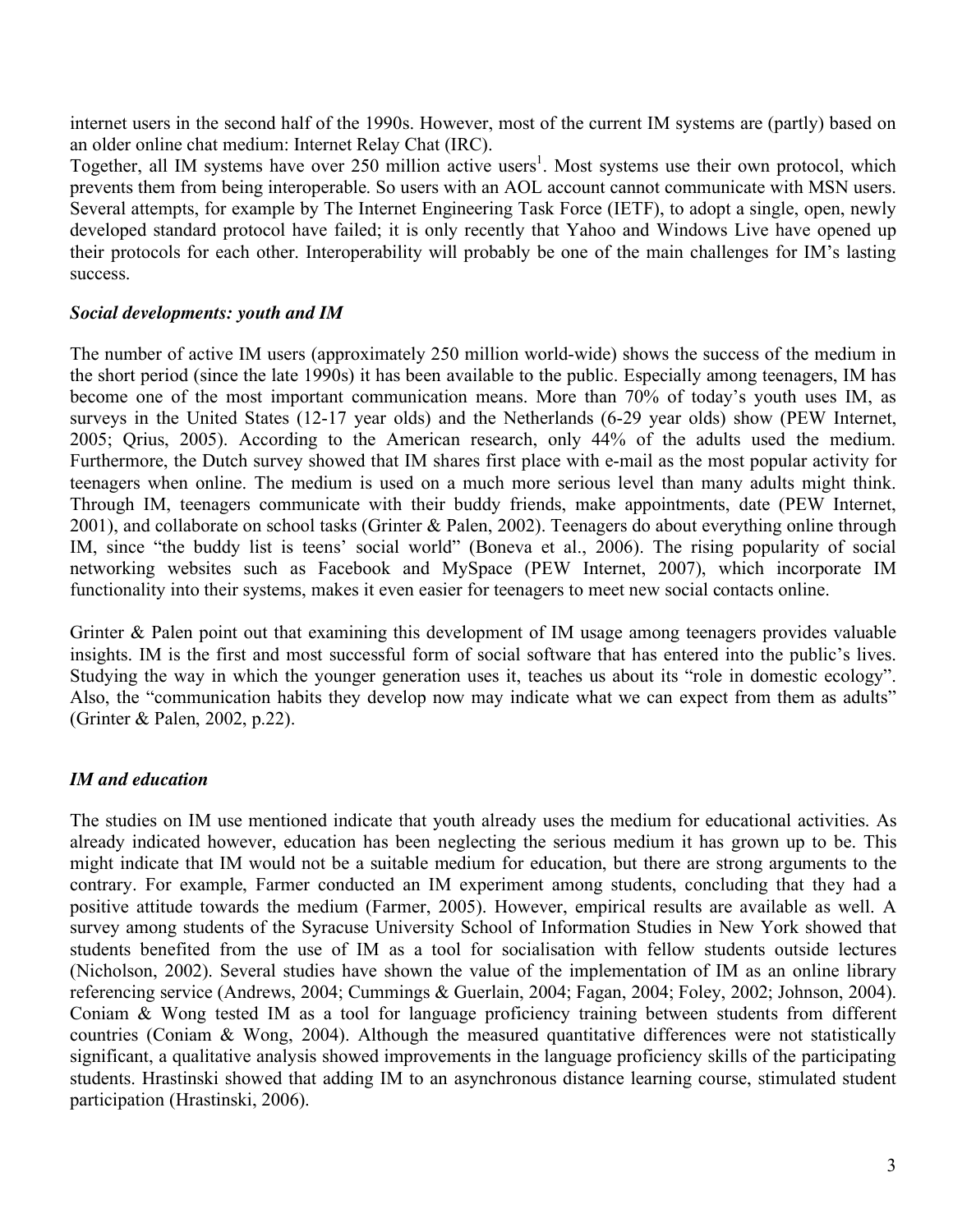#### *More empirical evidence*

To enable education to determine the real benefits of IM, more empirical evidence is needed. Our future research will focus on identifying and exploring opportunities for IM in class. To avoid the pitfall of implementing ICT solutions that are not sufficiently based on actual demands, we first want to have better insights in how students currently use IM and what their wishes are for use in education. For example, if students would state that they are willing to use IM for consultation with teachers, but not for online collaboration with fellow students, we should take that into account in the design of an experiment of educational IM applications.

Previously, several surveys have been conducted on IM use among youth (PEW Internet, 2005; Qrius, 2005). However, these studies did not provide data on educational use. At the same time, the few surveys conducted specifically on educational IM use (Boneva et al., 2006; Farmer, 2005; Grinter & Palen, 2002; Nicholson, 2002), and the experimental studies on IM use available (Andrews, 2004; Coniam & Wong, 2004; Fagan, 2004) used relatively small sample sizes and, in most cases at least, consisted of user experience and appreciation data. A larger study therefore is needed to get a better indication of students' IM use. Such a study should also gauge students' demands for the implementation of IM in their studies, as such data are also conspicuously lacking so far. To serve these ends a survey was conducted among students at a Dutch institution for higher education.

### **The study**

### *Participants*

All participants were students at the Fontys University of Applied Sciences in the Netherlands. A number of its institutes were willing to forward a request mail to their students. Participants had to fill in their institutional personal identification number at the start of questionnaire, to prevent them from completing the online form more than once (they might want to do so in order to have a better chance at winning the lottery prize made available to them for maximising the response). Eventually, 376 male and 405 female students participated. They were aged 16-57. The participants came from various studies in arts, science and humanities.

### *Materials and procedures*

Based on the motive for this initial IM study, we used a bottom-up perspective, taking the students own perspective rather than examining what they are actually doing by analysing conversation data. A questionnaire with mainly multiple-choice questions was set-up. The questionnaire was based on questionnaires used in previous studies on IM use (Boneva et al., 2006; Grinter & Palen, 2002; PEW Internet, 2001), with additional questions added.

The questionnaire was published online on a separate web space of the Fontys institute's website. Students received an e-mail with an explanation of the study, and the request for completing the online form. Also, a news item was published on the institute's intranet to attract more people to the survey website. In total, approximately 4,500 students were approached. Some of these received an e-mail, which resulted in an initial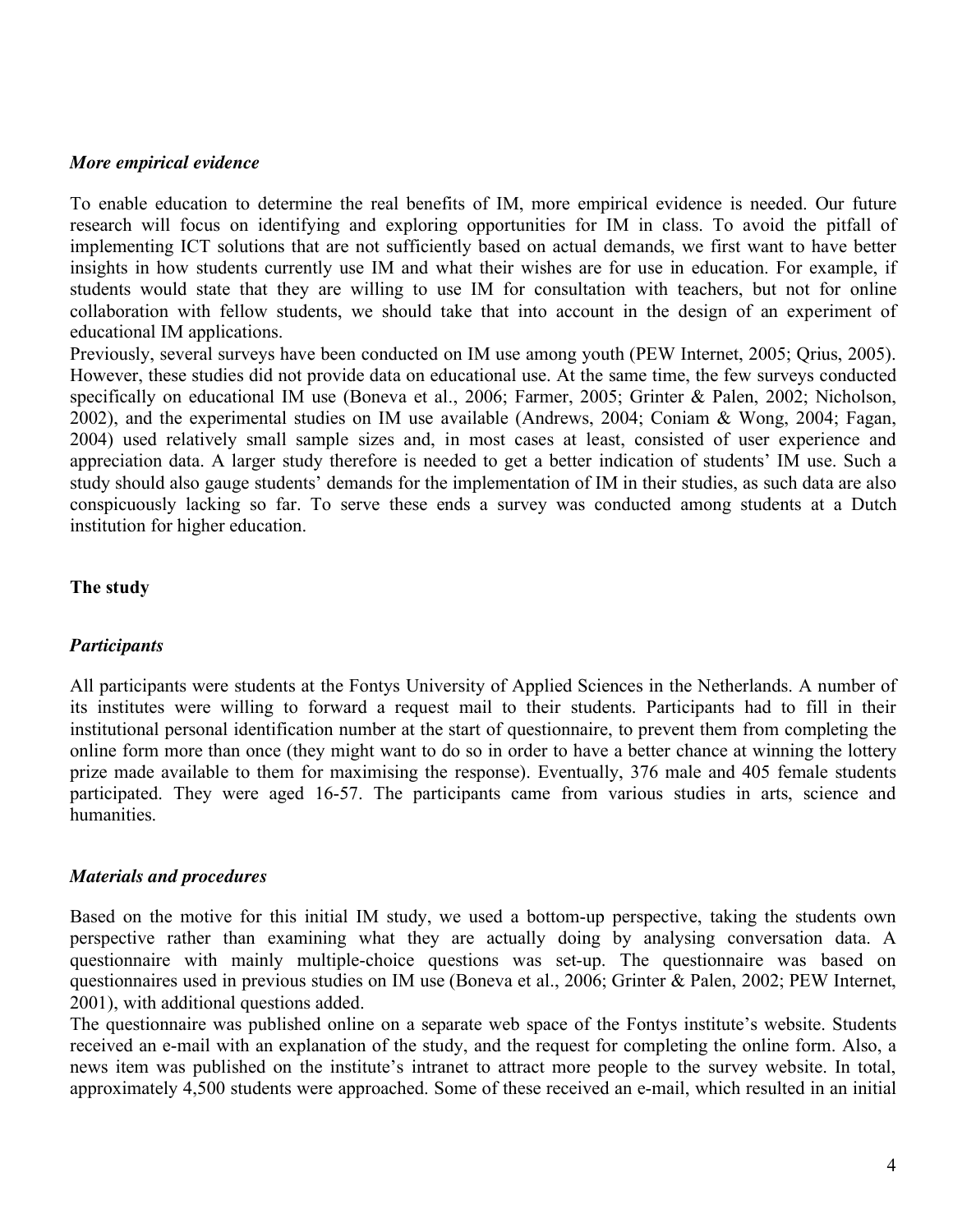response of 668 completed forms. After the news item was published on the institute's intranet website, an additional 113 of responses came in, providing a total of 781 responses. Thus, the response rate was 17%. This is a fairly low percentage, which we feel is due to the non-committal way respondents were approached.

### **Results**

The results are organised in terms of the specific aspects of IM usage we were looking for: IM use frequency patterns, technological specifications of users' environments, social aspects of IM usage, and school use. Finally, the results of the specific questions asked on students' views on educational implementation of the medium are described. In order to find out whether generation differences show different results, the data were analysed using a Pearson product moment analysis.

### *IM use frequency patterns*

The survey shows that 96% of all respondents used instant messaging. In this group, 74% indicated they used IM on a (nearly) daily basis: 5-7 days a week. These data correspond to a previous Dutch IM survey (Qrius, 2005) and American survey results on internet use (PEW Internet, 2005). Female students used the medium more often than their male colleagues. It could be argued that IM use develops over time. 48% of the respondents using IM, indicated that they used the medium more often compared to the first time they used it. However, at the same time 34% used it less often.

Possible differences between disciplines were examined as well. As the disciplines were so diverse, we were only able to compare science students to the rest of the population. Technological tools such as IM are at first often mainly used by technophiles, before becoming wide-spread among a larger public. In contrast with what people might expect however, the science students (often considered to be the technophiles compared to other students) did not use IM more intensively than the other students, as Table 1 shows.

|                     | Percentage of science students<br>$(\%)$ | Percentage of the rest of the<br>population $(\%)$ |
|---------------------|------------------------------------------|----------------------------------------------------|
| No answer           | $\theta$                                 |                                                    |
| Never               |                                          |                                                    |
| Once a month        |                                          |                                                    |
| Once a week         |                                          |                                                    |
| $2 - 4$ days a week | 15                                       | 16                                                 |
| $5 - 7$ days a week | 69                                       | 73                                                 |
| Do not know         |                                          |                                                    |

Table 1. IM use frequency of science students, compared to the rest of the population.

Instant messaging usually is being used in between other computer activities (65%). When taking the time for it, only 24% chats longer than one hour. Also, most participants indicated that on an average day they do not talk to more that 10 people (95%). The majority of the communication is done in separate conversations; only 3% of the respondents stated they used the group conversation functionality in their IM system regularly. It can be argued that IM is characterised by short sessions and a fragmented use throughout the day.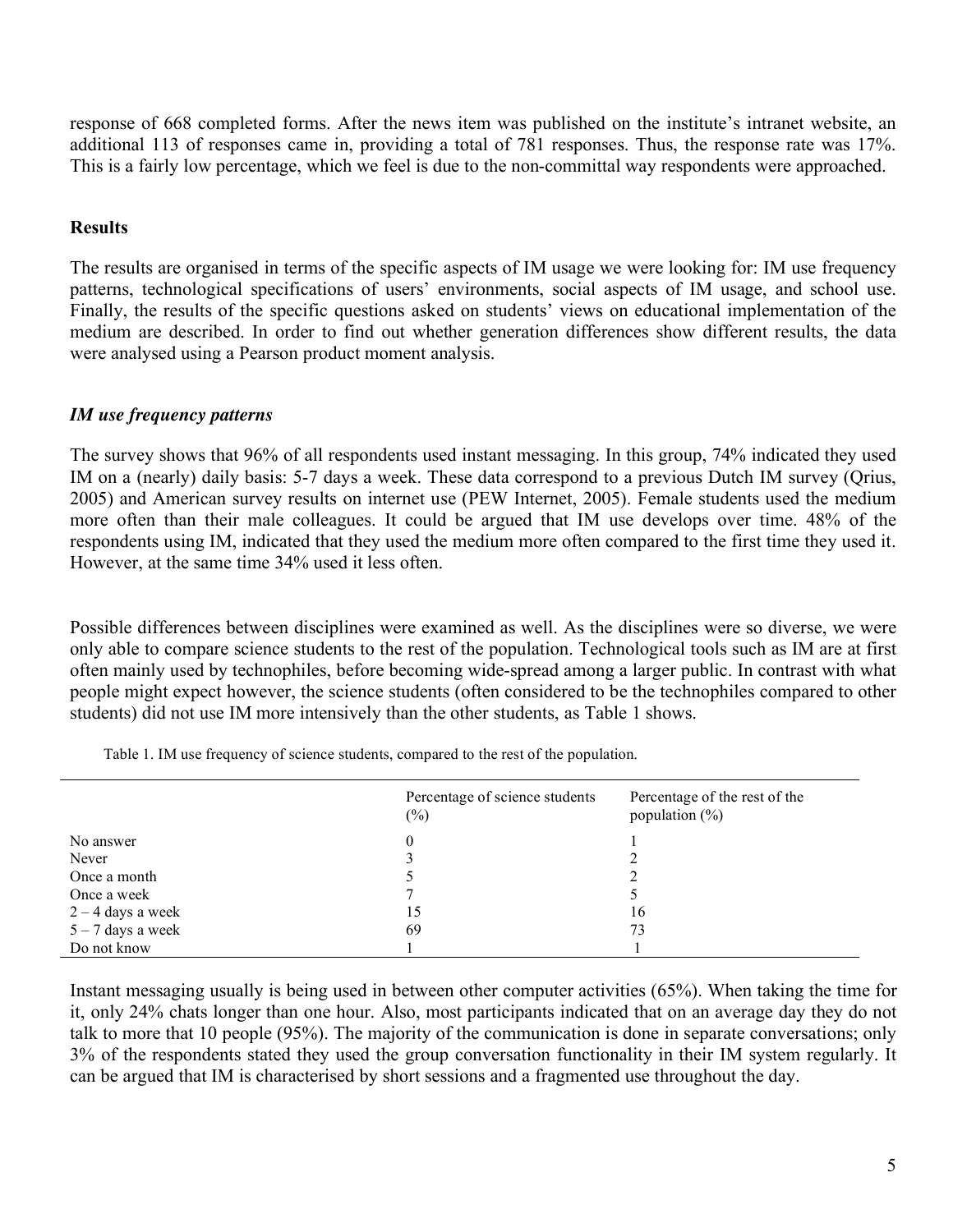Although the questionnaire had options for respondents to note that they were not using IM at all, very few (8%) did. This prompts the question whether IM users are more than proportionally present among the respondents (selection bias). As it is to be expected that people who actually use the medium already respond differently than those who do not, one should only carefully extrapolate results to the entire population. This issue should be taken into account in future research. Other surveys however, which used respondent approaching procedures that guaranteed a more balanced population, show similar IM use figures (Qrius, 2005). A survey specifically on IM use in the United States showed lower use frequency percentages (PEW Internet, 2004), but this used an adult sample only.

### *Technological specifications of users' environments*

In the Netherlands, instant messaging is often being referred to as 'MSN-ing', since MSN Messenger/Windows Live Messenger is the most popular service in the country. The survey results confirm this, 99% of the IM using respondents uses this messaging system. Almost a quarter of all students (24%) also use Skype. Other less frequently used systems are: ICQ, Google Talk, IRC, AIM (the most used system in the United States) and Yahoo messenger. Mac users also mentioned iChat, Adium and GAIM, all of which are multi-protocol applications, i.e. through these applications users can use several IM protocols.

When asked about their computer facilities, students indicated to have the following hardware: headset (40%), webcam (58%), microphone (53%) and speakers (92%). However, the availability of hardware does not mean that it is actually being used for IM purposes. The majority of respondents mainly use text chatting. Voice and video chat are being used 'sometimes' by 33% and 44% respectively, and more than half of the respondents use either 'never'.

Two places are most popular for using IM: at home on a students' personal computer (78%) and in school (69%). Other places are at home on a shared computer (42%), at friends (18%), or at work (11%). Only 8% of the students use IM on a mobile device.

#### *Social aspects of IM usage*

Most students have quite an extensive buddy list (IM contact list) A third of all students have more than 100 friends in their messenger list. Also, people who use IM more regularly have a larger contact list. Although these are impressive figures, Danah Boyd argues these online friends have a different status than real-life friends (Boyd, 2006). A large number of students (36%) indicated that they would have a hard time missing the availability of instant messaging.

Students tend to treat the medium rather freely. 68% of all respondents have ignored messages in the past, and 88% has even blocked contacts in their buddy list (making it impossible for those contacts to see or talk to them).

Conversation topics are very diverse. Table 2 shows the survey conversation topic categories and the percentage of participants using them.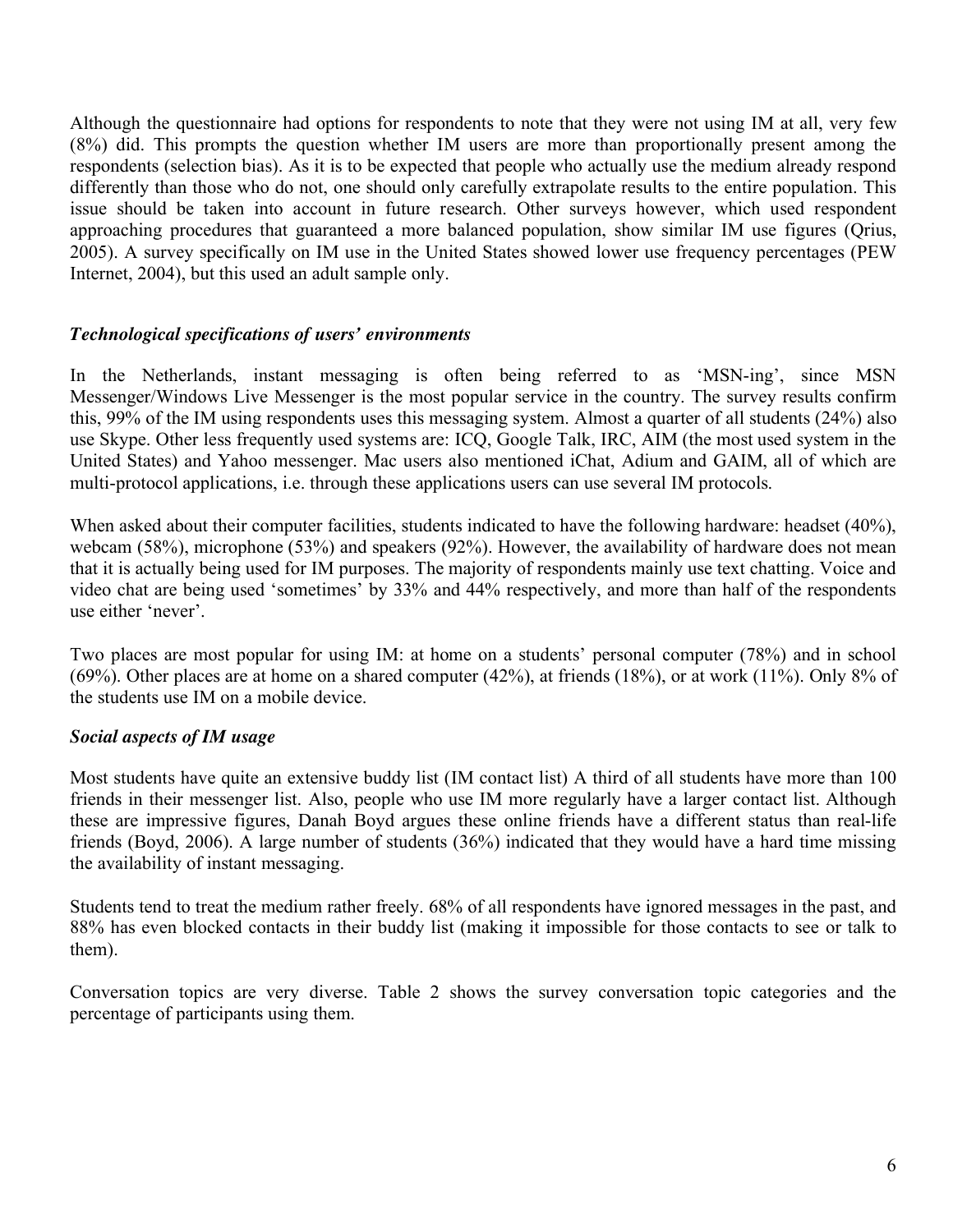|  |  |  |  | Table 2. IM conversation topics (excluding educational use) and |  |
|--|--|--|--|-----------------------------------------------------------------|--|
|  |  |  |  |                                                                 |  |

| Dutch higher education students using them $(\%).$     |    |
|--------------------------------------------------------|----|
| Talking casually to family and friends seen rarely     | 82 |
| Talking casually to family and friends seen often      | 82 |
| Making appointments with family and friends            | 77 |
| Discussions with family and friends                    | 28 |
| Playing games                                          | 16 |
| Discussing things you do not dare to tell face-to-face | 14 |
| Starting or ending relationships                       | 8  |
| Other                                                  |    |
|                                                        |    |

#### *School use and students' views on educational implementation of IM*

The majority of students (89%) used IM for one or more study activities. 67% even used it for five or more of the study activities mentioned in the questionnaire. When asked if the students wanted IM to be implemented in their education, most students (86%) indicated they wanted to use IM in their education. Almost half of the students mentioned more than five activities they would like to see in educational IM. Table 3 shows the educational IM activities mentioned in the survey and the percentages of students using them already personally. The last column represents the percentage of students that would like to see these activities being implemented in their education.

Table 3. Educational IM activities and demands of Dutch higher education students.

|                                                     | Percentage using personally $(\% )$ | Percentage would like to see<br>implemented $(\% )$ |
|-----------------------------------------------------|-------------------------------------|-----------------------------------------------------|
| Discussing school tasks with fellow students        | 85                                  | 85                                                  |
| Sharing files (such as report concepts or sketches) | 71                                  | 74                                                  |
| Cooperating on school tasks with fellow students    | 63                                  | 76                                                  |
| Discussing course material with fellow students     | 61                                  | 59                                                  |
| Gathering content, such as course material          | 44                                  | 55                                                  |
| Reflecting on fellow students' work                 | 36                                  | 45                                                  |
| Teacher guidance                                    |                                     | 34                                                  |
| Other                                               |                                     |                                                     |

Differences between actual and desired use are small, with the exception of teacher guidance.

### *Generation differences*

The age of the respondents ranged from 16 to 57, but the majority was 19-21 years old (43% of the respondents). The survey showed some interesting correlation effects between certain aspects of IM use and demands, and the age of the respondents. We will limit ourselves to describing only the correlations that proved significant ( $\alpha$ =0.01). In general, younger students are more intensive IM users. They used the medium more often that the older students ( $r = -0.389$ ), had more buddies ( $r = -0.429$ ) and used it when connected to the internet more often  $(r = -.283)$ . Also, they talked to more people in one day  $(r = -.326)$ . When looking at technical specifications, we did not find a significant effect of age. However, younger students seem to replace text-based messaging by audio and video alternatives more often  $(r = -0.205)$ . When asked if the respondent would like to make more use of IM, it turned out that the older students were more interested in doing so  $(r = .194)$ .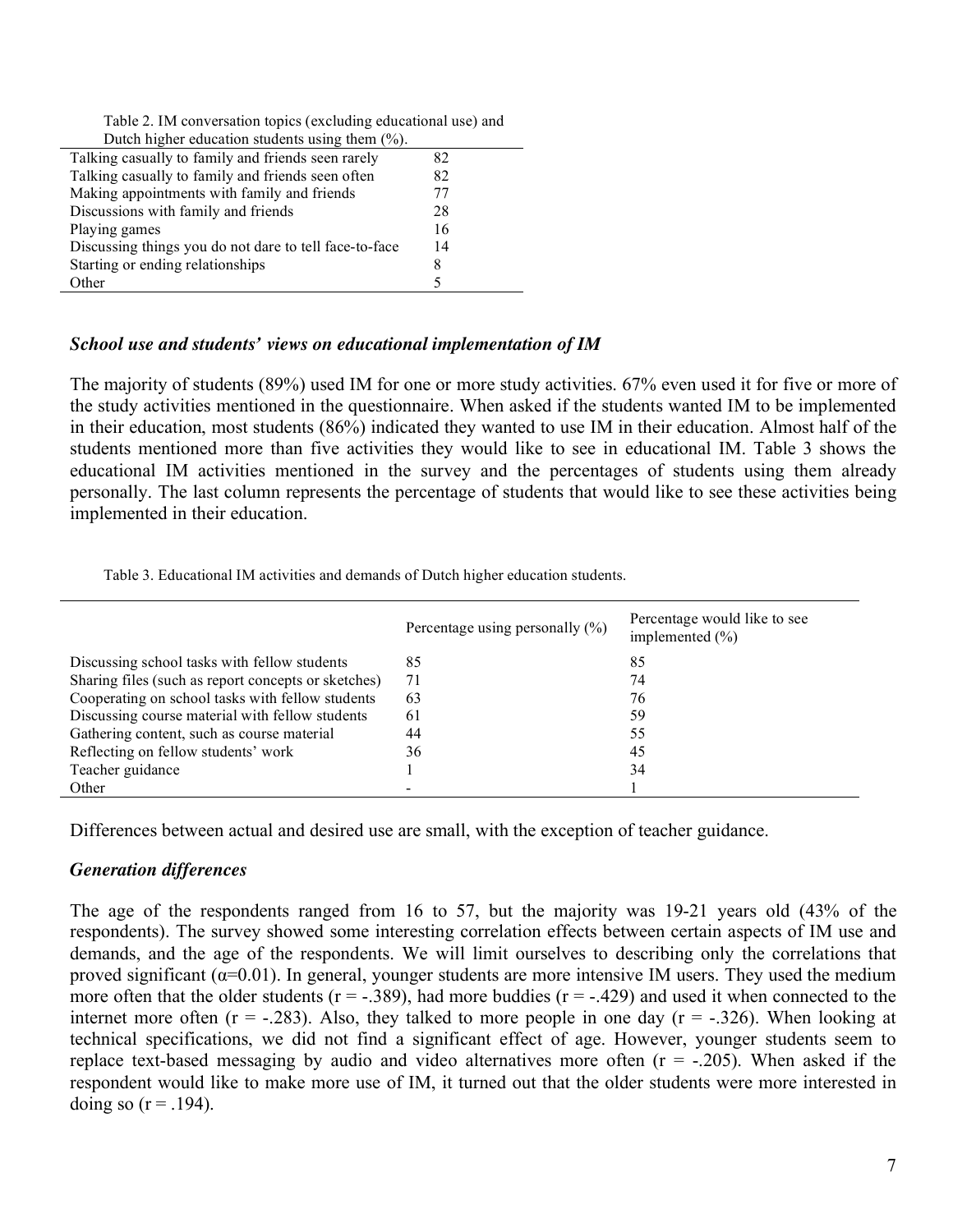On the educational use of the medium, we did not find major differences between ages, apart from the younger students discussing school tasks more with their fellow students  $(r = -0.076)$ . This result was however only significant at a lower level ( $\alpha$ =0.05). Educational demands did show some interesting differences. In general, a larger number of the younger students would like to see an educational implementation of IM in the future. 4 out of the 9 categories of educational IM use students could chose from for indicating their use for those purposes, showed a negative correlation with age. Those categories were 'discussing school tasks with fellow students', 'cooperating on school tasks with fellow students', 'gathering content, such as course material', and 'sharing files (such as report concepts or sketches)'. Also, the option 'I do not want to use IM in my study' showed a positive correlation  $(r = .152)$ , which indicates that older students are less willing to use the medium for educational purposes. When looking at the activities more specifically, the younger students would like to have more task discussions  $(-.100)$ , collaboration  $(-.101)$ , information gathering  $(-.116)$ , and file-sharing (-.142) through IM.

#### **Conclusions and discussion**

In general, people who make more use of instant messaging, also use it longer, have a larger buddy list (IM contacts), etc. Thus, the adoption wave does not seem to concentrate on specific aspects of IM usage. Perhaps one of the most interesting findings of this study is that younger students use instant messaging more intensively than their older peers. Younger students are also keener on trying new possibilities of the medium. This indicates that the adoption of the medium is still developing. It would be interesting to see how this development continues. Will IM become the primary communication medium for everybody? A Dutch youth survey shows this is already the case for a certain age group (Qrius, 2005). It could also be that age plays a big role in the adoption of the medium. It might be a youth tool people tend to grow out of. A question which can only be answered as the current IM generation grows older. Looking at the recent corporate IM implementation wave, , and the indicated usefulness of the medium in business contexts (Nardi et al., 2000), the latter it is not to be expected (Pauleen  $\&$  Yoong, 2001; Perry, et al., 2001).

As noted previously, the survey might have attracted IM users mainly. This should be taken into account for future research. We could test our findings among a more naturally varied group of students. As this study was part of a research project into educational IM implementation possibilities, in future studies we will be analysing IM conversations more closely in order to gain insights into what educational IM conversations consist of in terms of content, communication style, etc. In a later stage, we will also develop new applications or plug-ins for existing IM systems, which make educational use of IM more fit for current education, looking at recent changes such as self-directed learning. An example of such a new application is a peer-tutoring system, which enables students to get instant support from relevant fellow-students. This not only enables them to get their questions answered more quickly, it also reduces work load for teachers, which has increased due to the introduction of the social-constructivist theories in learning (De Vries et al., 2005).

Above all, the survey shows that education cannot simply ignore the importance of instant messaging. Today's students embrace the medium, and would like to see it being implemented in their learning environment. Early empirical research has shown that IM might be a useful tool, but the simple fact that students demand the medium' implementation should be enough reason for education to consider that. The fact that only one-third of the population indicates that they would like to see teacher guidance being available via IM, should be considered in such implementations. This might indicate that students set store to the selforganised bottom-up nature of the medium, which should be preserved when institutionalising it.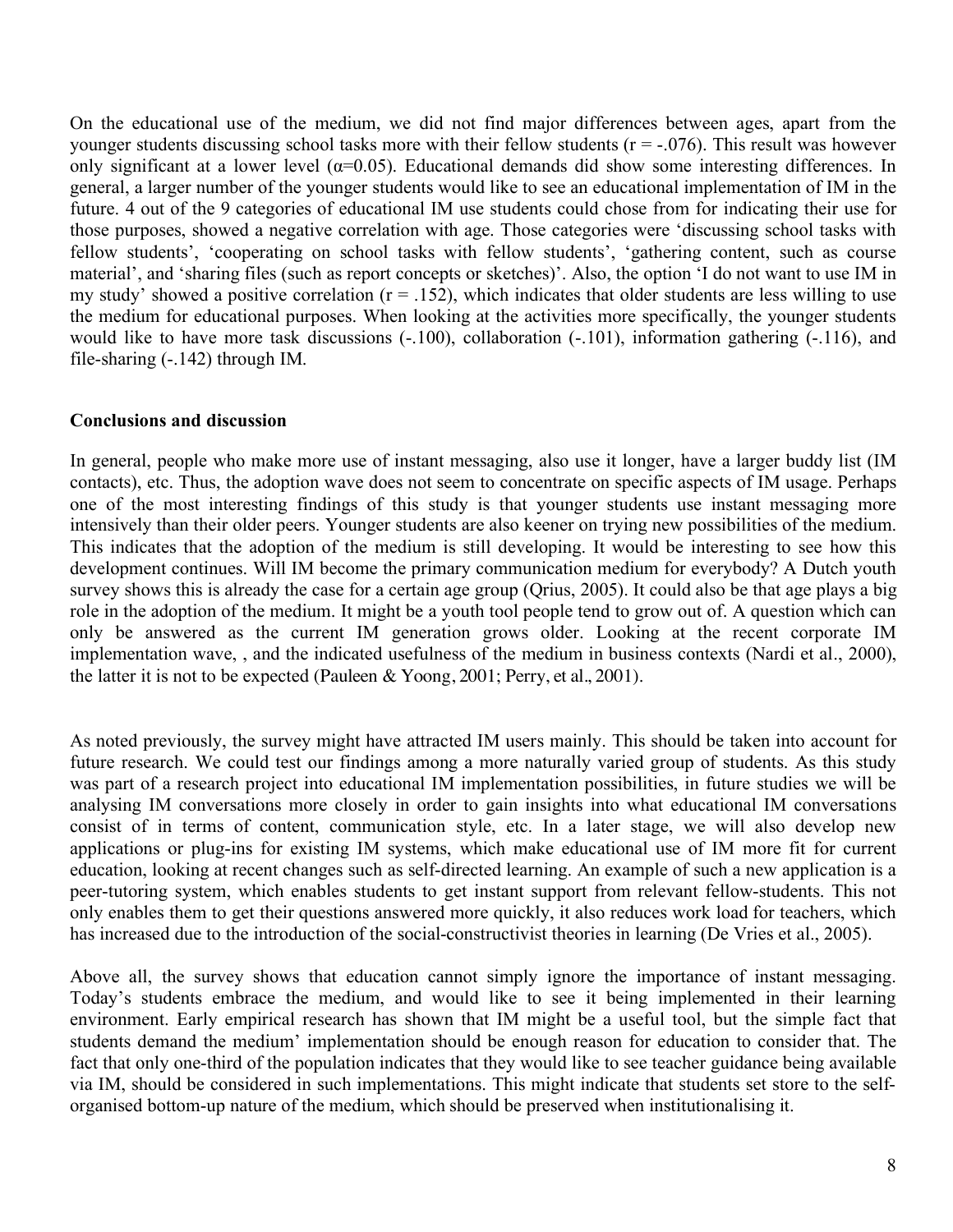#### **Notes**

- 1. Various sources, see: http://en.wikipedia.org/wiki/Instant\_messaging
- 2. http://www.webwereld.nl/articles/41182/groningse-scholen-verbieden-msn--en-sms-taal (Dutch article)

### **References**

- Andrews, K. W. (2004) What are they asking and why are they asking it? Usage patterns of an AOL Instant Messenger chat reference service, Unpublished Master thesis, University of North Carolina, Chapel Hill. Available online at: http://etd.ils.unc.edu/dspace/retrieve/461/kristinandrews.pdf (accessed 10 August 2006).
- PEW Internet (2001) PEW Internet Project Report: Teenage life online. PEW, Washington. Available online at: http://www.pewinternet.org/pdfs/PIP\_Teens\_Report.pdf (accessed 15 August 2006).
- PEW Internet (2005) PEW Internet Project Report: Teens and Techonology. PEW, Washington. Available online at: http://www.pewinternet.org/pdfs/PIP\_Teens\_Tech\_July2005web.pdf (accessed 14 March 2005)
- PEW Internet (2007) PEW Internet Project Report: Social Networking Websites and Teens: An Overview. PEW, Washington. Available online at:

http://www.pewinternet.org/pdfs/PIP\_SNS\_Data\_Memo\_Jan\_2007.pdf (accessed 16 March 2007).

- Boneva, B., Quinn, A., Kraut, R., Kiesler, S., Cummings, J., & Shklovski, I. (2006) Teenage communication in the instant messaging era, in M. B. R. Kraut, and S. Kiesler (Eds), *Domesticating Information Technology* (Oxford, Oxford University Press), (p. 201–218).
- Boyd, D. (2006) Friends, Friendsters, and Top 8: Writing community into being on social network sites, *First Monday,* 11(12). Available online at: http://www.firstmonday.org/issues/issue11\_12/boyd/index.html (accessed 21 December 2006).
- Castelluccio, M. (1999) E-mail in real time, *Strategic Finance*, 81(3), 34-37.
- Coniam, D., & Wong, R. (2004) Internet Relay Chat as a tool in the autonomous development of ESL learners' English language ability: an exploratory study, *System,* 32(3), 321-335.
- Cummings, J., & Guerlain, S. (2004) Using a chat interface as an embedded secondary tasking tool, paper presented at the *Human Performance, Situation Awareness and Automation Technology II Conference*, Daytona Beach, Florida. Available online at: http://web.mit.edu/aeroastro/www/people/missyc/pdfs/CummingsHPSAA04.pdf (accessed 10 August 2006).
- Fagan. (2004) Creating an instant messaging reference system, *ITAL,* 20(4).
- Farmer, R. (2005) Instant Messaging, *Educause Review,* 40(6), 48-62.
- Foley, M. (2002) Instant messaging reference in an academic library: a case study, *College and Research Libraries,* 63(1), 36-45.
- Grinter, R., & Palen, L. (2002) Instant messaging in teen life, paper presented at *CSCW'02*, New Orleans, Louisiana, USA, 16-20 November, 21-30.
- Hrastinski, S. (2006) Introducing an informal synchronous medium in a distance learning course: How is participation affected?, *The Internet and Higher Education,* 9, 117-131.
- Johnson, C. M. (2004) Online chat reference, *Reference & User Services Quarterly,* 43(3), 237-247.